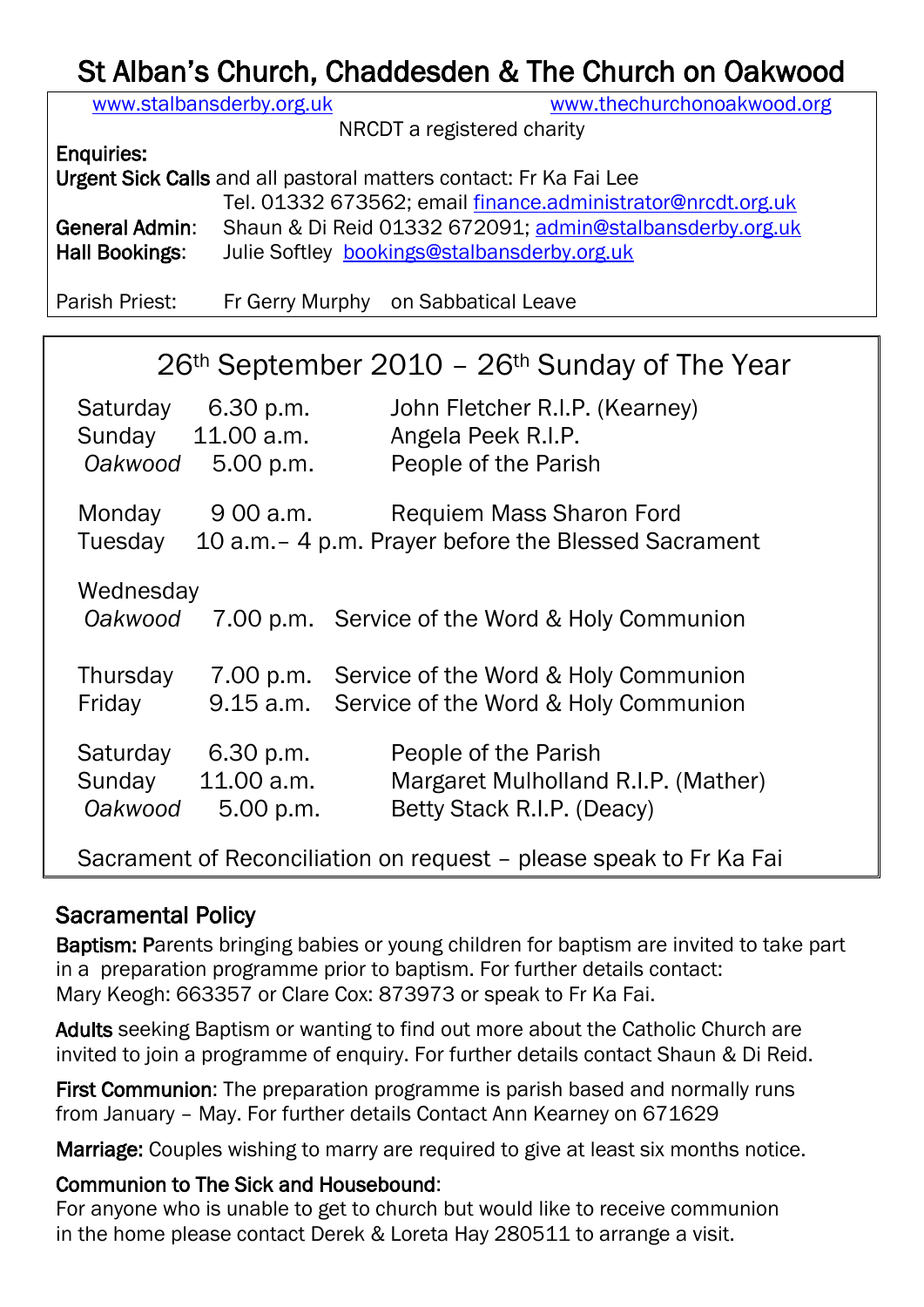| <b>Parish Contacts:</b>  |                     |        |
|--------------------------|---------------------|--------|
| Pastoral Council (Chair) | <b>Maria Neads</b>  | 663602 |
| Child Protection (Chad)  | Mary Johnson        | 678506 |
| 44<br>(Oakwood)          | Mary Woods          | 820319 |
| Church Keys              | Peter Peek          | 674350 |
| <b>Planned Giving</b>    | <b>Steve Endsor</b> | 661819 |
| Oakwood Committee        | Sandra Endsor       | 661819 |
| 200 Club                 | Maureen Gray        | 832190 |
| <b>CAFOD Group</b>       | Sally Parlato       | 609207 |
|                          |                     |        |

### Please pray for:

Sharon Ford whose funeral takes place on Monday 27<sup>th</sup> Sept at 9 a.m. and all her family who grieve for her;

our sick and housebound parishioners and all those who are in hospital or having treatment at the moment.

St Alban's Youth Group is back – open to anyone in years 7 upwards. We meet in the parish hall every other Wednesday from 7pm -9pm. We do lots of different things: games, art, drama, challenges... far too many to name! If you would like to come along our next meeting is Wed. 29th Sept. See Sally Parlato or Jo Rowlands for more info - or just come along!

Main scale teacher required (initially in Year 3) at St John Fisher Primary School, Alvaston St, Alvaston, Derby, DE24 OPA to start in January 2011. For more information please contact the school. Tel 01332 572154

Visit of Pope Benedict XVI Last Sunday morning saw 16 members of our parish gathered at 3.30 a.m., with over 300 other intrepid pilgrims from Derbyshire Parishes, to start our journey to Cofton Park for the Mass of Beatification. Many of you will have seen the events of the day on T.V. but here are some of our reflections:

*… it felt very special to be part of the visit; my abiding memory will be sitting and looking at the beautiful altar area bathed with pink and blue lights in the early hours of the morning."*

*… it was truly a magical sight – the Pope's helicopter landed and simultaneously the rain stopped, the sun came out and a rainbow appeared in the sky - just one special moment in what was a very special day.*

*… to share the same ground as Pope Benedict was a great privilege. Over the four days I think he has shown the way forward for our country with great clarity. With God's Grace may we have the courage to follow.*

*… it was a truly uplifting experience to be in the presence of the Holy Father, we are proud to be members of the Catholic Church* 

*… better than any 'Take That' Concert*

*… getting up at 2 a.m., the wait of an extra hour for the coach, the steady beat of the rain for several hours as we huddled together on a cold windy hillside, didn't matter - it was a truly memorable day that left us with a great feeling of peace and love.*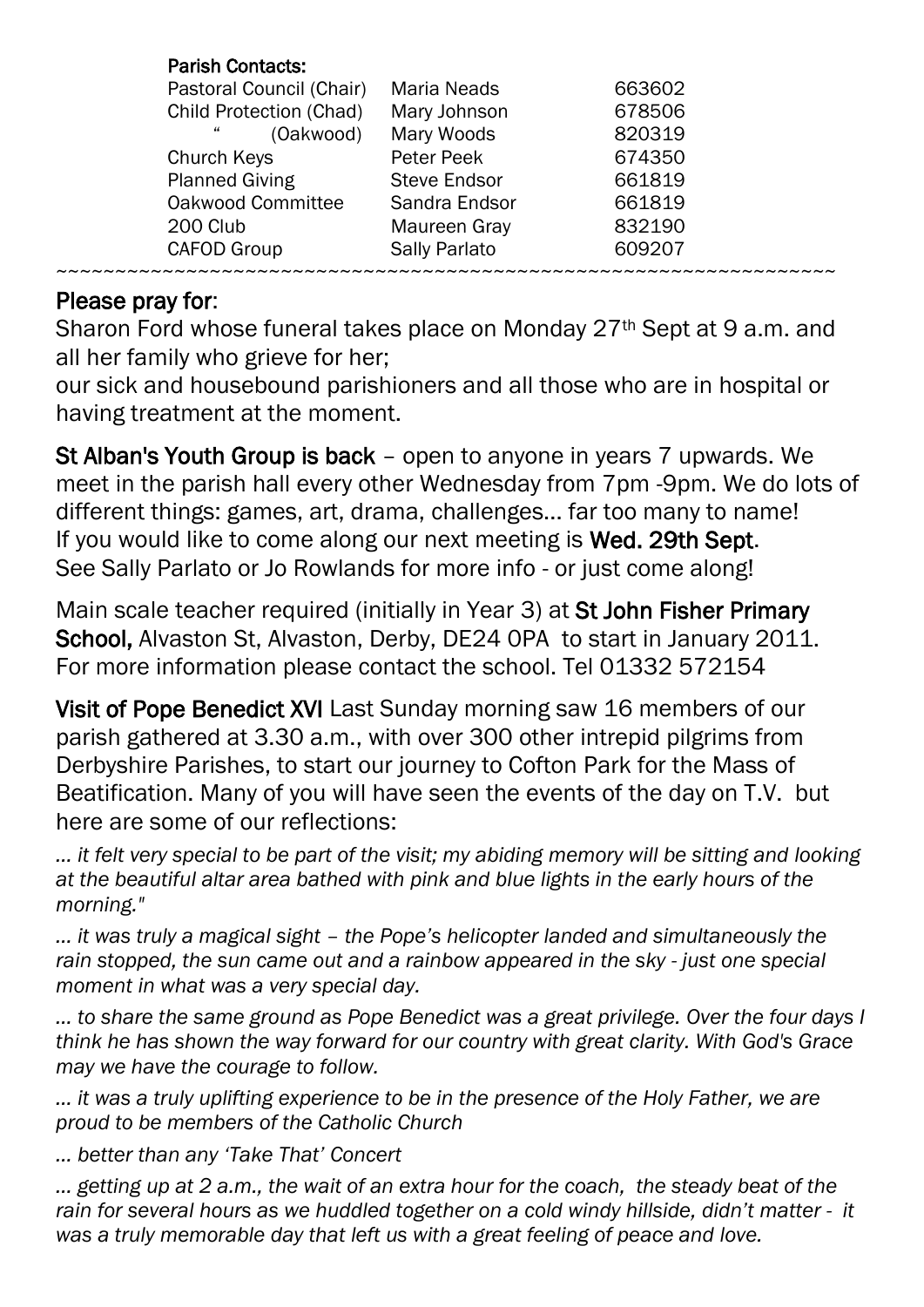| Children's Liturgy        | <b>Maria Neads</b>  | 663602 |
|---------------------------|---------------------|--------|
| Communion to the Sick     | Loreta & Derek Hay  | 280511 |
| Music                     | Jo & Geoff Rowlands | 670040 |
| <b>Readers</b>            | Malcolm Taylor      | 602346 |
| <b>Social Committee</b>   | Cecelia Lewis       | 674422 |
| <b>Spirituality Group</b> | Angela Fairbrother  | 544146 |
| Welcome                   | Pat Orrell          | 664152 |
| Youth                     | Jim & Sally Parlato | 609207 |
|                           |                     |        |

## CAFOD Harvest Fast Day – Friday 1 October 2010

Today at Mass a member of the parish CAFOD group will be telling us about Jeanne who was three when she saw her parents murdered in Rwanda's genocide. Today, with CAFOD's support, she is coping with the trauma she still suffers. Your Harvest Fast Day donation will help thousands of children like Jeanne, but a regular gift will mean CAFOD can be there for as long as needed. Find out how you can help in CAFOD's Fast Day leaflet. Please take your envelope home and bring it back completed next weekend. Don't forget to fill in your Gift Aid details – CAFOD can claim an extra 25p from the government for every pound you give.

HARVEST DISPLAY: we will be having a display of home produce at Mass next weekend to support our Fast Day effort. Please bring any contributions from your garden or pantry and leave in Church by 10 a.m. Friday 1<sup>st</sup> Oct. As usual the produce will be available for purchase after the 11 o'clock Mass on Sunday and all contributions will go to CAFOD.

In addition on Sunday 3rd October there will be a table-top sale of donated goods, including good quality toys, in the Hall after Mass. The proceeds from this will go towards our **Harvest Fast Collection** plus other charities.

## Harvest Festival @ Oakwood

# Saturday 2nd October Join us for our Harvest Social

Quiz-Supper-Concert Party 6.30 - 9.30pm

Children welcome under supervision. Tickets from Sandra Endsor 661819 Adults £5, children £3, Family ticket £15.

 Sunday 3rd October - We will be collecting for the Padley Centre, please see flyers and poster for the list of items requested by the centre.

# Rota of Duties 2/3 October 2010

|                  | Sat 6.30 p.m.         |
|------------------|-----------------------|
| <b>Welcomers</b> | Dawn Kiddie           |
| <b>Readers</b>   | C Mendonca, A Kearney |

Sun 11.00 a.m. C Lewis, A Fairbrother L Collins, S Reid

Counters J & J Davis Collection 19 Sept. £647.15 + £168 Standing Orders Thank you to all for your continuing generosity